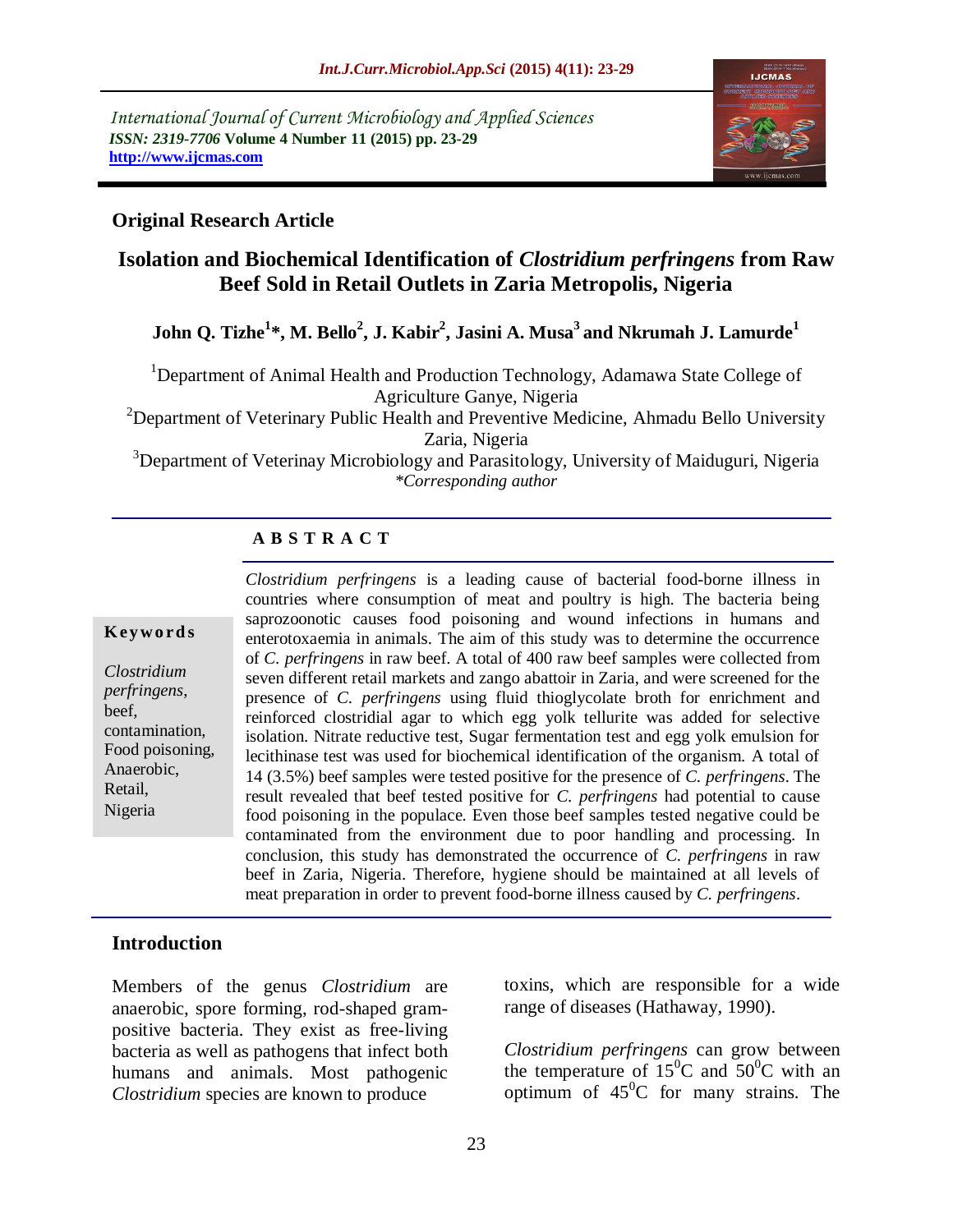generation time (Gt) for most strains at temperatures between  $33^0C$  and  $49^0C$  is below 20 minutes, while Gt of 8 minutes has been reported (Labbe, 2000). The organism can produce over 13 different toxins, although each bacterium only produces a subset of these toxins (Petit, 1999).

*Clostridium perfringens* is more widely spread than other pathogenic bacteria, its principal habitat is soil, water and the intestinal contents of man and animals (Hayes, 1992). Anaerobic bacteria constitute an important group of microorganisms which are responsible for many public health hazards as well as spoilage due to lack of oxygen. *Clostridia* are the most anaerobic organisms which contaminate food due to production of their resistant spores (Barnes, 1985). It has great effect on the human health causing food poisoning and a number of human diseases ranging from necrotic enteritis to wound infection and life threatening gas gangrene.

Food outbreaks caused by *C. perfringens* are usually those presenting with high counts in the meat or meat products due to high contamination. *Clostridium perfringens* may be from different sources; mainly internally from animal after slaughtering as postmortem invasion or externally from contaminated hands, skin of animals, soil, water and processing equipment (Satio, 1990).

*Clostridium perfringens* produces enterotoxin during sporulation of vegetative cells in the host intestine and formation of the spore coat layers, has a unique four step membrane action that binds to receptors on intestinal epithelial cells and exerts its intestinal action resulting in the characteristics diarrhoea and abdominal cramping symptoms associated with *C. perfringens* food poisoning (McClane, 1996).

Despite several works in the area regarding food-borne pathogens, there were no previous works in the study area which showed the importance of *Clostridium perfringens* as a food borne risk from raw beef. The organism being ubiquitous has the potential to contaminate meat even after processing. Hence the study was significant as it could give background information for subsequent studies in the area.

So, the aim of the present study was to determine the presence of *C. perfringens* in retail raw beef in Zaria Metropolis, Nigeria.

## **Materials and Methods**

### **Study area**

The study area is Zaria metropolis in Kaduna State, Nigeria. It lies between Latitude  $11^{\circ}$  7'12<sup>"</sup>N and Longitutide 7<sup>0</sup> 41<sup>'</sup> ̍  $50<sup>′</sup>$  E. It shares border with Giwa Local Government to the west, Kudan Local Government area to the North and Soba Local Government area to the South. It occupies an area of 300 square kilometers. The climate of Zaria has a mean annual rainfall of 1092.8mm and  $28^{\circ}$ C respectively. Zaria metropolis has a population of 408,198 (NPC, 2006). The vegetation is characterised by Guinea Savannah.

### **Sampling and sample collection**

A total of 400 raw beef samples were collected from seven different markets; Samaru, Palladan, Kwangilla, Sabon gari, Tudun wada Zaria city Danmagaji and Zango abattoir in Zaria metropolis immediately after slaughter using convenience sampling technique (Thrusfield, 1997). The samples were placed in sterile polyethene bag and were labelled appropriately based on sampling locations and then transported on ice in a Coleman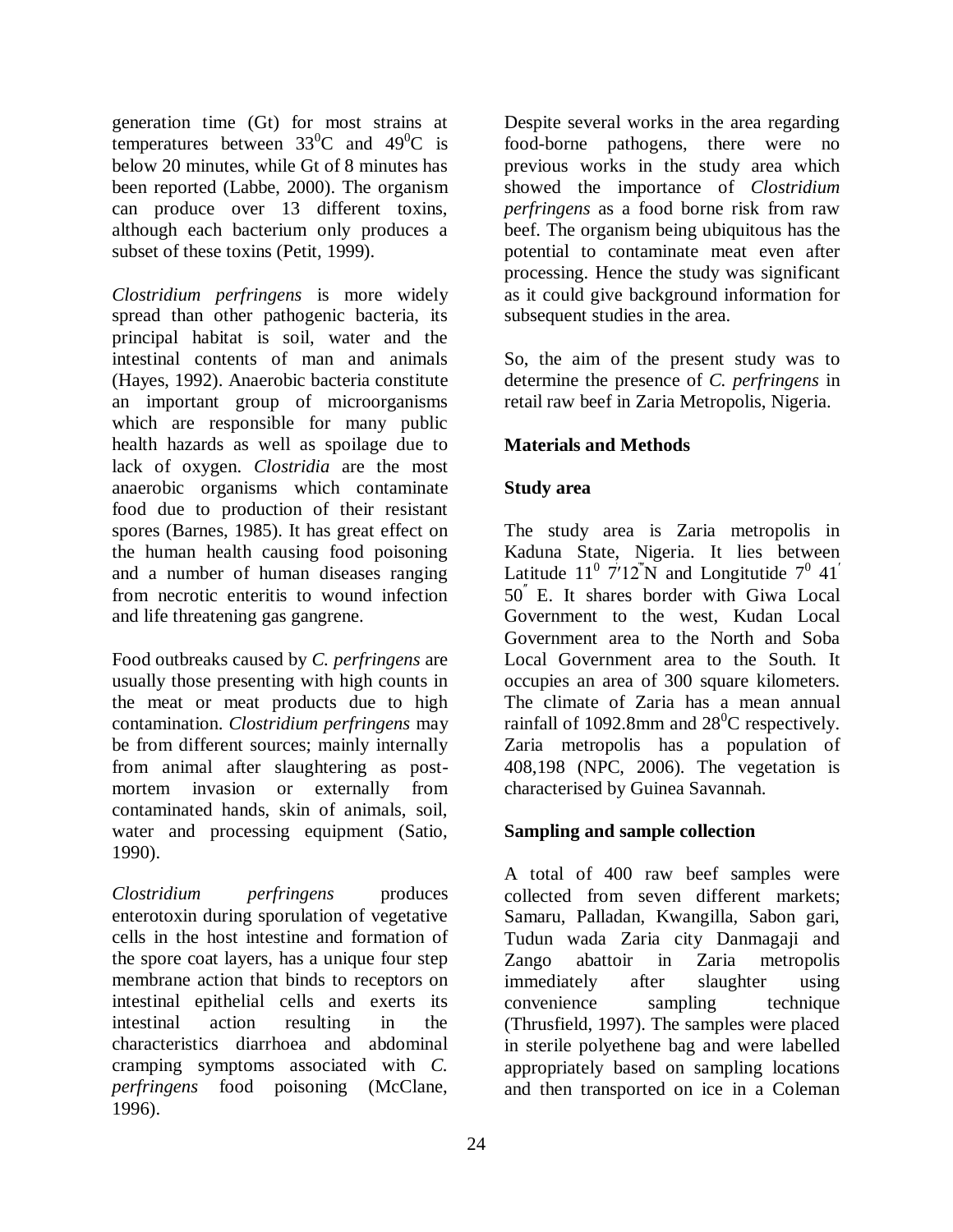box to the Bacterial Zoonoses Laboratory of the Department of Veterinary Public Health and Preventive Medicine, Ahmadu Bello University Zaria, until required.

#### **Laboratory procedures**

### **Isolation and identification of** *Clostridium perfringens*

Ten grams each of the beef samples were aseptically cut with sterile scissors and forceps into small pieces. Ninety milli litres of 0.1% peptone water autoclaved at  $121^{\circ}$ C for 15 min was added to each weighed samples and homogenized using laboratory stomacher 400 (Seward, UK) for 1-2 minutes at 10,000g. The homogenates of each sample were placed in a water bath for 10-15 minutes at  $80^{\circ}$ C (heat shocking) to kill non-spore forming aerobic bacteria and 1ml was inoculated deep into 9ml of fluid thioglycolate medium (Merck KGaA, Germany) and incubated at  $37^{\circ}$ C for 24 hours for enrichment. A loopful of thioglycolate inoculum was streaked unto reinforced clostridial agar to which egg yolk tellurite was added (Oxoid Ltd, England) in a sterilized petridish. The inoculated agar plates were placed in anaerobic jar containing gas generating kits  $(AnaeroGen<sup>TM</sup>$  Oxoid Ltd, England) and incubated at  $37^0C$  for 48 hours. The plates were observed for growth of black colonies with characteristics typical for *C*. *perfringens*. The suspected colonies on the agar plates were subjected to biochemical tests.

#### **Biochemical test**

#### **Egg yolk emulsion for lecithinase test**

Egg yolk emulsion (2ml) was mixed with nutrient broth and 1% Sodium chloride added for clearance of the media. The

inoculating loop was thrusted with the sample into the egg yolk media and was incubated anaerobically for 24 hours at  $37^{\circ}$ C (Jeffrey and Stanley, 2001).

### **Nitrate reductive test**

The test organism was inoculated into nitrate broth and incubated at  $37^0$ C for 24 hours. Five drops each of BactiDrop<sup>TM</sup> Nitrate A and B (REF.R21536 Remel, UK) was added. The broth was observed for development of red colour. When there was no development of red colour, a pinch of zinc powder was added to confirm for the presence of *C. perfringens* in the inoculated nitrate broth.

#### **Sugar fermentation test**

Sugar such as mannitol, sucrose, maltose and lactose were prepared at 1% concentration. Five (5) milli litres was dispensed into test tubes and autoclaved. They were inoculated with the test organism and incubated aerobically at  $37^{\circ}$ C for 48 hours, followed by observation for change in colour (Eyre, 2009).

### **Statistical analysis**

Data obtained in the study were subjected to Graph pad prism 5.03. Descriptive statistics was used to express the data as percentages. Chi-square was used to test for association between the presence of the organism and the markets sampled for raw beef  $(P<0.05)$ .

#### **Results and Discussion**

In the present study, isolation of *Clostridium perfringens* was attempted from raw beef samples. The isolates were identified as *C. perfringens* on the basis of their cultural, morphological and biochemical characteristics. A total of 400 raw beef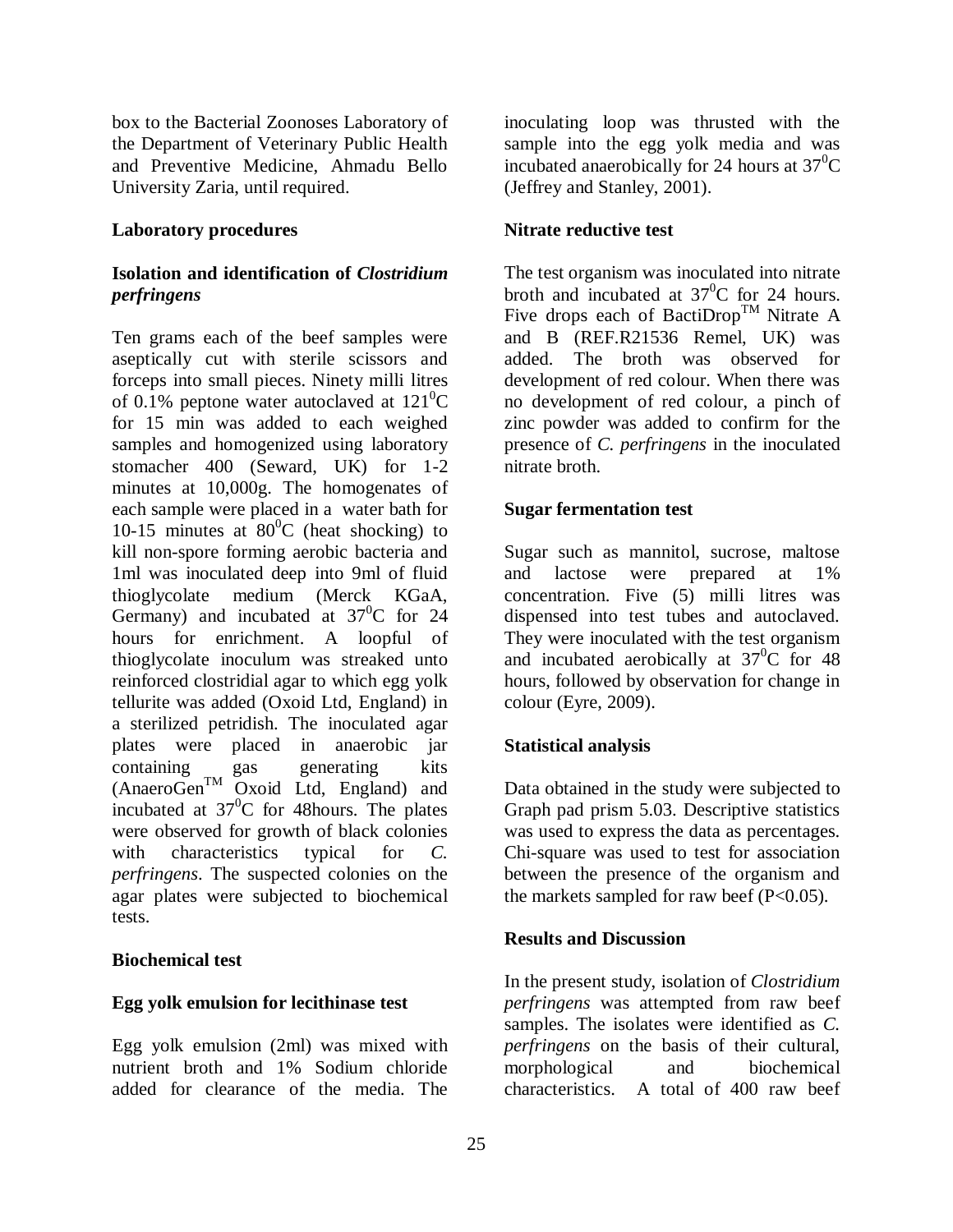samples were screened for isolation of *C. perfringens.* Bacteriological examination revealed the presence of the organism in 14 (3.5%) out of 400 raw beef samples as depicted in table 1. The highest prevalence of *C. perfringens* was found in Samaru Market 7 (14%), followed by Zango abattoir

4 (8%) and Zaria City Market 3 (6%). Beef samples from other sources of sampling failed to reveal the presence of the suspected organism. Significant association  $(p<0.05)$ was observed between the presence of the organism in beef and the source of samples as presented on table 2.

| <b>Markets</b> | <b>No. of samples Screened</b> | No. of Samples Positive    |  |  |
|----------------|--------------------------------|----------------------------|--|--|
|                |                                | for C. perfringens $(\% )$ |  |  |
| Samaru         | 50                             | 7(14.00)                   |  |  |
| Zango abattoir | 50                             | 4(8.00)                    |  |  |
| Palladan       | 50                             | 0(0.00)                    |  |  |
| Kwangilla      | 50                             | 0(0.00)                    |  |  |
| Sabon gari     | 50                             | 0(0.00)                    |  |  |
| Tudun Wada     | 50                             | 0(0.00)                    |  |  |
| Zaria City     | 50                             | 3(6.00)                    |  |  |
| Dan Magaji     | 50                             | 0(0.00)                    |  |  |
| Total          | 400                            | 14 (3.50)                  |  |  |

**Table.1** Isolation rate of *Clostridium perfringens* from beef in different markets in Zaria metropolis

**Table.2** Frequency distribution of raw beef contamination with *C. perfringens* based on markets' samples

| <b>Markets</b> | <b>No. of samples Screened</b> | No. of Samples Positive    |  |  |
|----------------|--------------------------------|----------------------------|--|--|
|                |                                | for C. perfringens $(\% )$ |  |  |
| Samaru         | 50                             | 7(14.00)                   |  |  |
| Zango abattoir | 50                             | 4(8.00)                    |  |  |
| Palladan       | 50                             | 0(0.00)                    |  |  |
| Kwangilla      | 50                             | 0(0.00)                    |  |  |
| Sabon gari     | 50                             | 0(0.00)                    |  |  |
| Tudun Wada     | 50                             | 0(0.00)                    |  |  |
| Zaria City     | 50                             | 3(6.00)                    |  |  |
| Danmagaji      | 50                             | 0(0.00)                    |  |  |
| Total          | 400                            | 14 (3.50)                  |  |  |

 $X^2 = 26.09$ , df = 7, P- value = 0.0005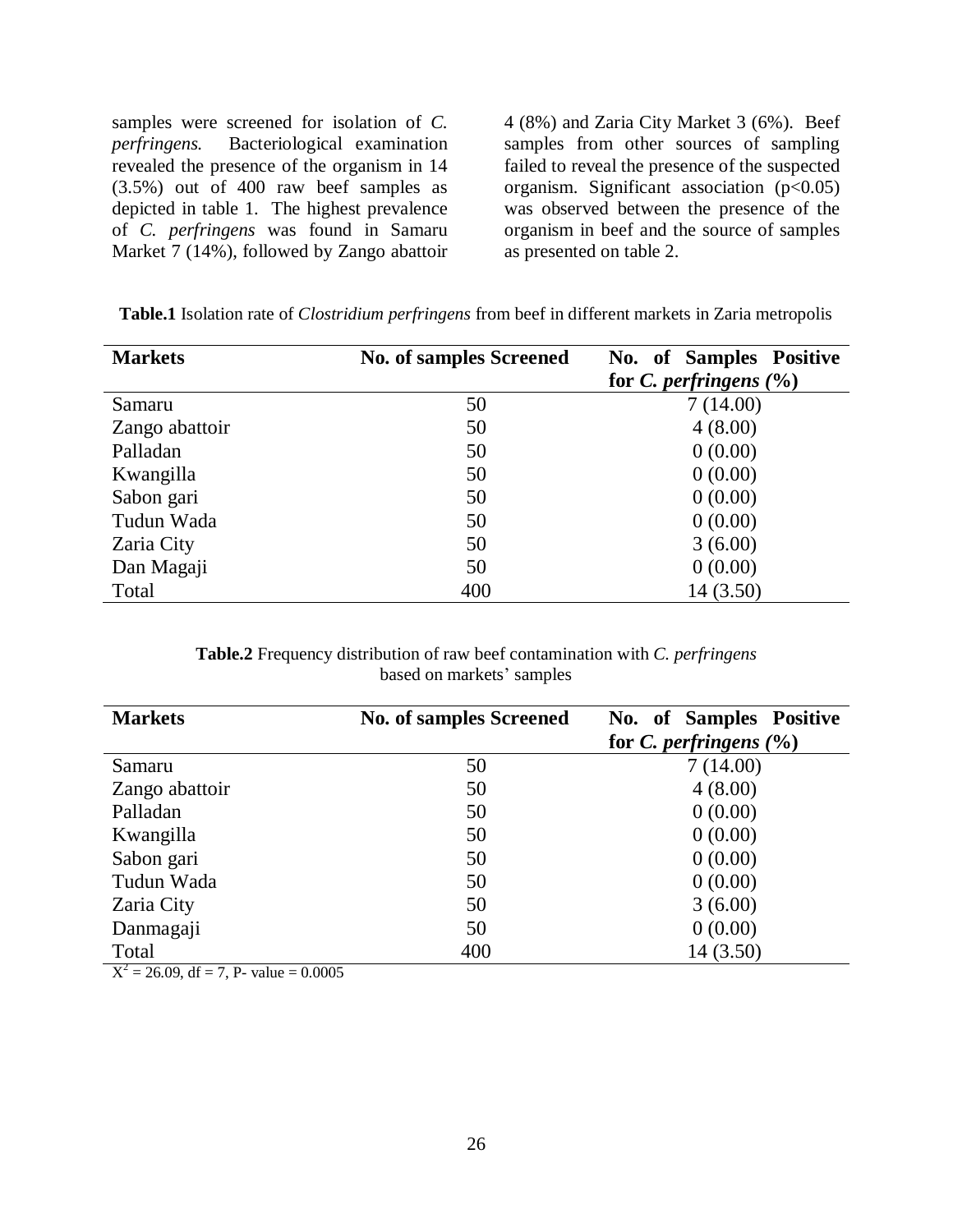**Table.3** Lecithinase, Nitrate reductive and sugar fermentation tests by *Clostridium perfringens* isolates from raw beef sampled from some markets in Zaria

|                |                                        | <b>Number positive for tests</b> |                             |                              |
|----------------|----------------------------------------|----------------------------------|-----------------------------|------------------------------|
| <b>Markets</b> | No. of samples Lecithinase<br>screened |                                  | <b>Nitrate</b><br>reduction | <b>Sugar</b><br>fermentation |
| Samaru         | 50                                     |                                  |                             |                              |
| Zango abattoir | 50                                     |                                  |                             |                              |
| Zaria City     | 50                                     |                                  |                             |                              |
| Total          | 150                                    |                                  | 4                           |                              |



**Plate.I** Carbohydrate fermentation test with *clostridium perfringens* produces acid in mannitol, sucrose lactose and maltose.



**Plate.III** Nitrate reduction test showing development of red colour after addition of BactiDrop Nitrate A and B to Nitrate broth



**Plate.II** Shows a typical blackening of egg yolk media with opaque white zone surrounding the colony as a result of lecithinase activity.



**Plate.IV** Opaque opalescent colour shown after addition of zinc powder to Nitrate broth showing positive for *C. perfringens*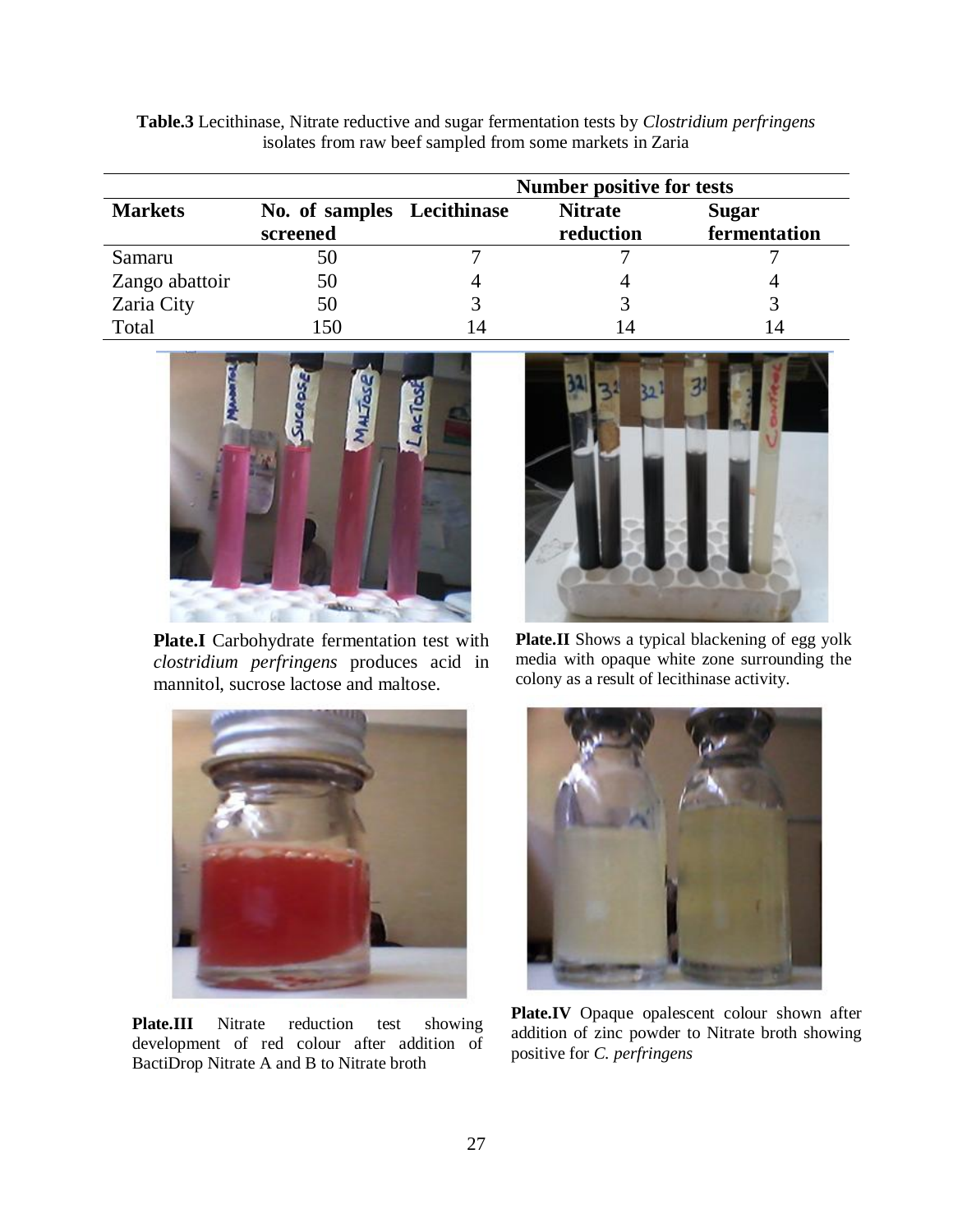The overall prevalence of *C. Perfringens,* 3.5% is low when compared to similar works done in other places (Agarwal *et al.,* 2000; Bachhil and Jaiswal, 1989; Singh *et al.,* 2005; Elham and Nahla, 2011). The low prevalence in the present study could be attributed to the heat shock in the medium during isolation in order to kill non-spore forming aerobic bacteria. This is in agreement with the work by Qiyi and McClane (2004) who reported *C. perfringens* at a rate of 2% and 29% in heat shocked and non-heat shocked samples. *Clostridium perfringens* isolates were detected in approximately 1.4% of 900 surveyed non-outbreak American retail Endale food (Qiyi and McClane, 2004). It was suggested that vegetative cells were killed by heat shocking. This is contrary to the findings of Endale *et al.* (2013), who isolated *C. perfringens* from another other than beef samples.

Some enterotoxigenic *C. perfringens* strains were estimated to represent less than 5% of the global *C. perfringens* isolates (Smedley and McClane, 2004), accounting for their rare isolation and detection in meat. Strains of *C. perfringens* that causes food poisoning occurs

It has been firmly established that an enterotoxin produced in the intestine following sporulation of ingested vegetative cells is responsible for the illness (Duncan, 1973). In recent decades, many surveys have been conducted on the prevalence of *C. Perfringens* in raw and processed meat and poultry. These reports indicate widespread occurrence of the organism in meat and poultry (Labbe and Doyle, 1989; Labbe *et al.,* 2000).

In the present investigation, specific and standard biochemical test were used for identification of *C. perfringens.* All the 14 isolates of *C. perfringens* obtained were subjected to lecithinase, nitrate reduction and sugar fermentation tests (Table 3). Acid was produced by change in colour from red to pink (Plate I). In egg yolk media, *C. perfringens* colonies were black with 2-4 mm opaque white zone surrounding the colonies in broth culture due to lecithinase activity (Plate II). Nitrate reduction test reveals the presence of *C. perfringens* in samples inoculated into nitrate broth shown by the organisms' ability to reduce nitrate to nitrite. Addition of BactiDrop Nitrate A and B to nitrate broth, resulted in the instant development of red colour (Plate III). In samples unable to show development of red colour, zinc powder was subsequently added. This reacts with potassium nitrate  $(KNO<sub>3</sub>)$  in the broth, reduce nitrate to free nitrogen and ammonia to form an opaque opalescent colour indicating the presence of *C. perfringens* (Plate IV).

Meat items irrespective of species may be contaminated with spores of *Clostridia* during slaughtering process and subsequent handling. Since *C. Perfringens* is a normal microflora of the intestinal tract of animals, contamination of the carcass from the intestinal contents as well as soil, dust or from workers is virtually unavoidable as supported by McClane (2004).

The present study has demonstrated the presence of *C. perfringens* from raw beef samples sold in seven different markets and Zango abattoir in Zaria metropolis Kaduna State. It is therefore recommended that the sanitary measures should be adequately observed to prevent subsequent contamination of raw beef sold in retail markets and Zango abattoir in Zaria Metropolis, Nigeria.

## **Acknowledgements**

The study fellowship granted by Adamawa State College of Agriculture Ganye, Nigeria